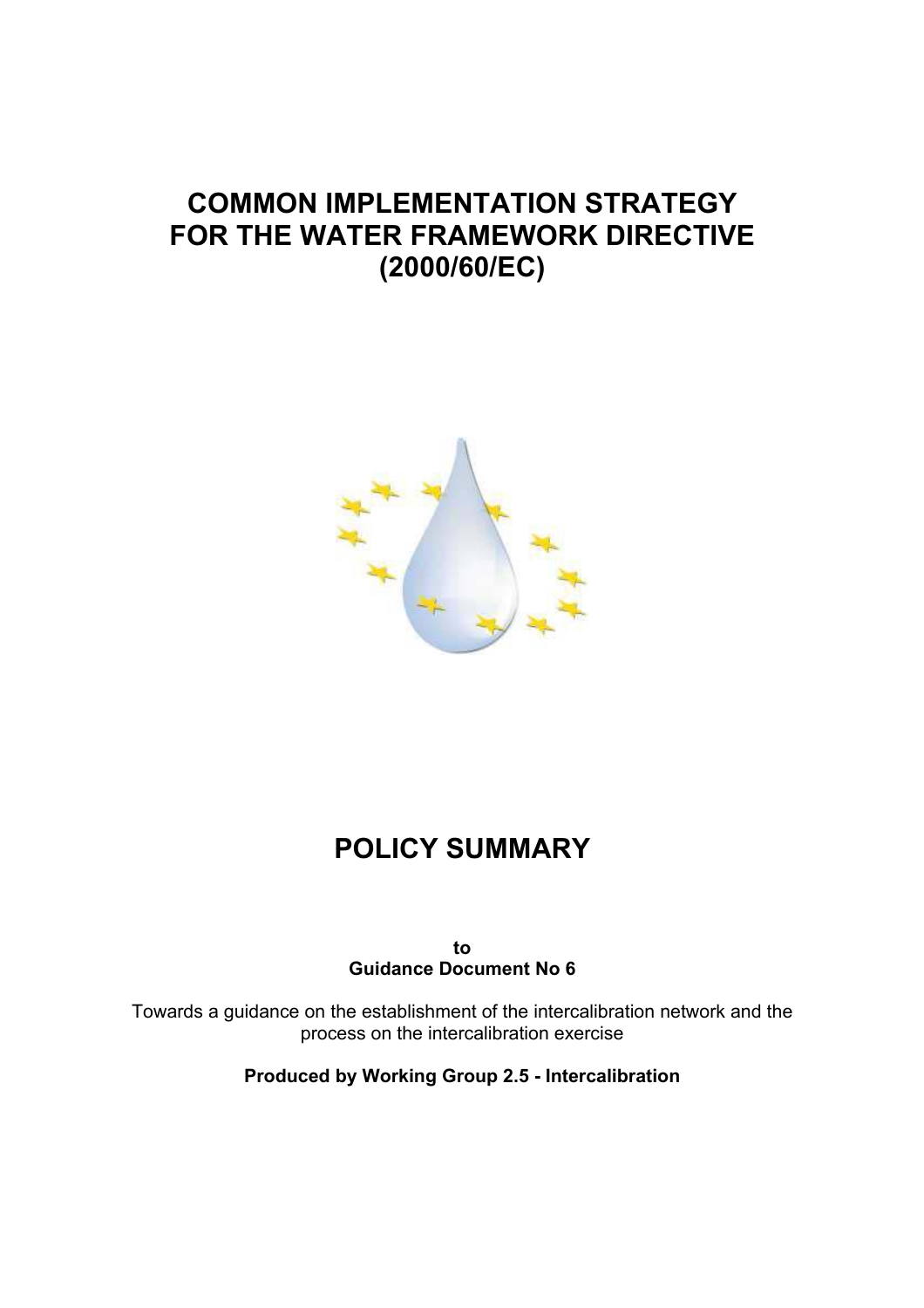# **Explanatory Note**

This policy summary gives an overview of the Intercalibration guidance document (WFD CIS guidance document No. 6) drafted by the Common Implementation Strategy (CIS) Working Group 2.5. This policy summary consists of four sections which have been derived directly from the text of the Intercalibration guidance document as of 15 November 2002 with very minor rephrasing. More explicitly:

- Chapter 1 has been derived from the Introduction and section 1 of the guidance;
- Chapter 2 has been derived from section 2 and 3 of the guidance;
- Chapter 3 has been derived from section 4 of the guidance;
- Chapter 4 has been derived from section 5 of the guidance.

# **Table of Contents**

| 1 – Introduction                                                       |               |
|------------------------------------------------------------------------|---------------|
| 2 - Common Understanding and Synthesis of the Intercalibration Process | $\mathcal{P}$ |
| 3 - Guidance for the Establishment of the Intercalibration Network     | 4             |
| 4 - Preliminary Technical Protocol for the Intercalibration Exercise   | 10            |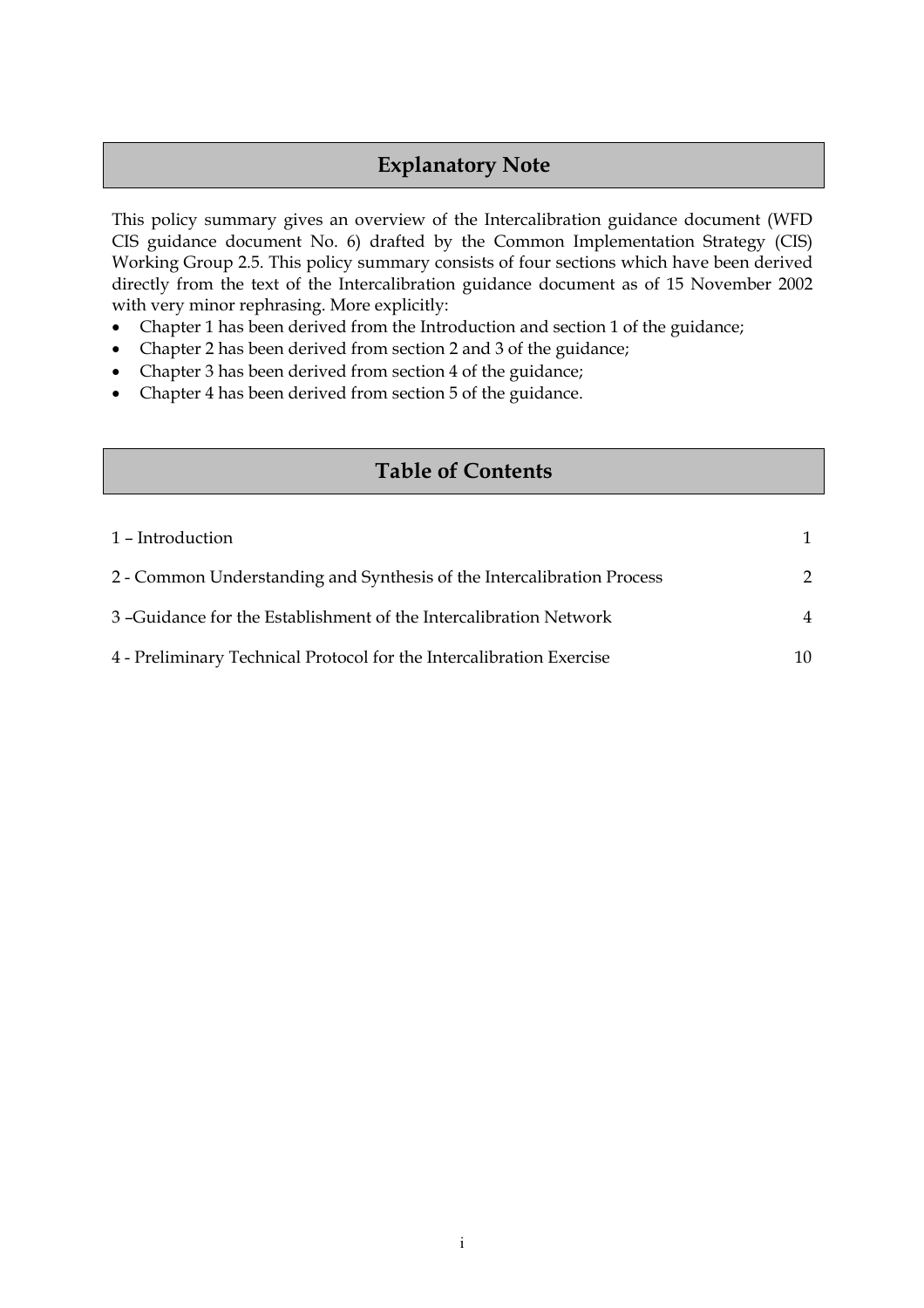# <span id="page-2-0"></span> **1 – Introduction**

*What can you find in this Guidance Document?* 

- **Common understanding of Water Framework Directive intercalibration requirements** 
	- − Extraction and description of the relevant text concerning intercalibration from the Directive, Annex V;
	- − Agreement on what this text means in practical terms.
- **Synthesis of the intercalibration process: problems and possible solution** 
	- − Description of the timetable of the intercalibration process;
	- − Description of practical problems in requirements of the Directive in relation to the implementation timetable in Member States;
	- − Possible solutions to these problems on short-term and long term basis;
	- − Possible implications of limited intercalibration.
- **Description of a practical procedure of the intercalibration process**
- **Practical organization for the selection of intercalibration sites** 
	- − Roles of Member States and the Commission in the site selection process;
	- − Procedure, timetable, and criteria for the selection of water body types for intercalibration;
	- − Procedure, timetable and criteria for the selection of intercalibration sites;
	- − Deliverables and milestones of the intercalibration process;
	- − Artificial and heavily modified water bodies and the intercalibration network;
	- − Criteria for the selection of intercalibration sites.
- **Preliminary technical protocol for the intercalibation exercise** 
	- − Stepwise description of the intercalibration exercise and the tasks of the participants;
	- − Guidance on data collection and data exchange;
	- − Reporting of the classification results;
	- − Expected outcome of the intercalibration exercise.

# *What can you not find in this Guidance Document?*

- Guidance on how to calculate Ecological Quality Ratios for different quality elements is not included, because:
	- − This will depend on the assessment method and metrics that each MS chooses for the assessment of their surface water quality (this is addressed in WFD CIS guidance document No. 7 - Monitoring);
	- This will depend on the method that each MS chooses for establishing reference conditions (this is addressed in the WFD CIS guidance document No. 10 - REFCOND and WFD CIS guidance document No. 5 - COAST).
- Guidance on a common understanding and more specific interpretations of the normative definitions of the quality classes given in the WFD is not included, because:
	- − The REFCOND and COAST working groups have started to address these issues, and (to a certain extent) will address these in their guidance documents (WFD CIS guidance documents No. 10 and 5 respectively);
	- − It is proposed that water category and type specific criteria for the normative definitions of the high-good and good-moderate class boundaries will be developed by expert groups as a part of the continuation of the ECOSTAT cluster (REFCOND, COAST, and Intercalibration WGs), building on the present guidance documents.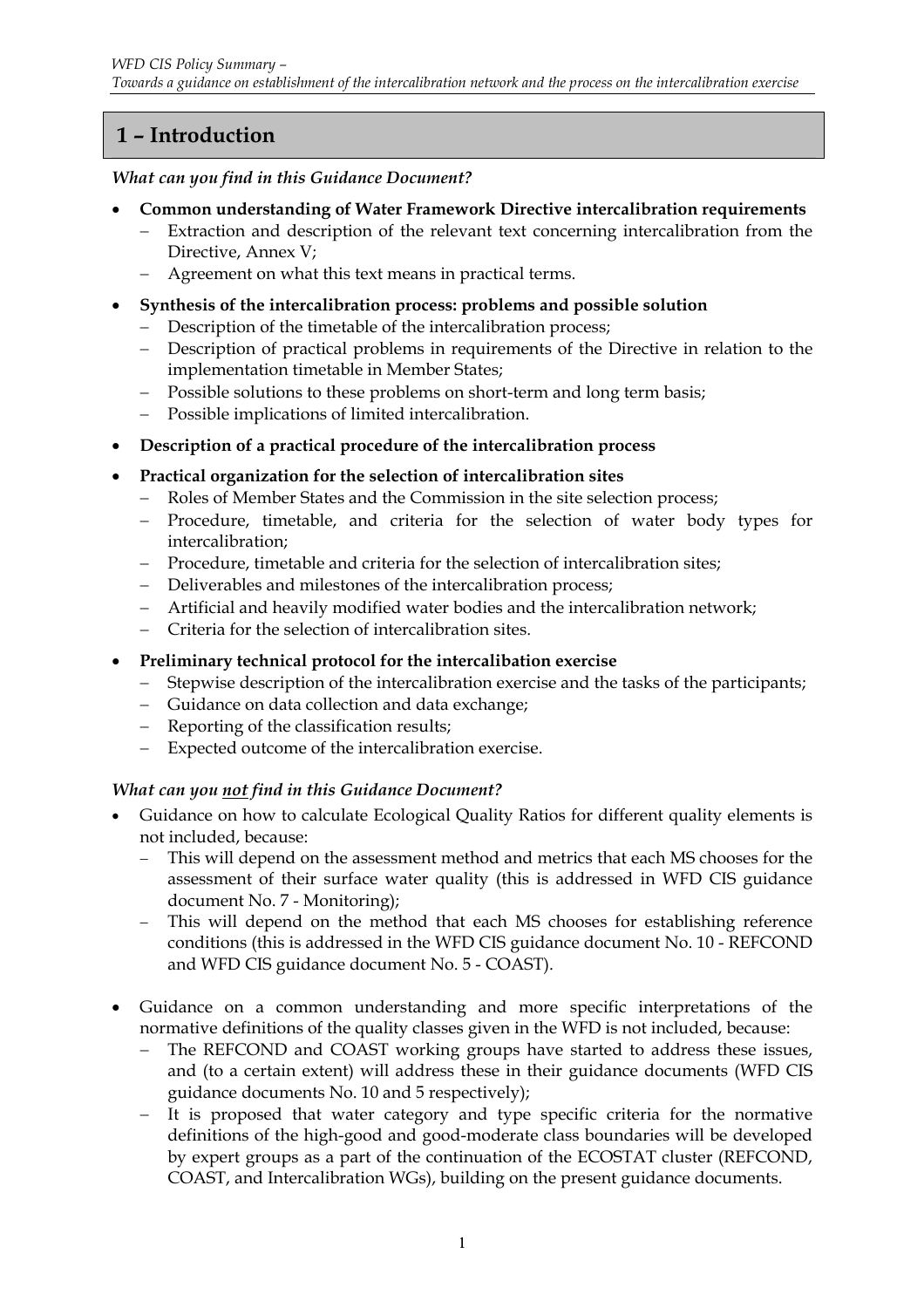# <span id="page-3-0"></span> **2 - Common Understanding and Synthesis of the Intercalibration Process**

#### *Requirements of the Water Framework Directive*

The Directive requires that the boundaries between the ecological quality classes high - good and good - moderate will be established through an intercalibration exercise (Annex V, 1.4.1, iii). An intercalibration network, consisting of selected sites, will be established representing Member States' interpretations of the normative definitions of surface water status (defined in Annex V, section 1.2) in relation to reference conditions.

The purpose of the intercalibration exercise is to ensure comparable ecological quality assessment systems and harmonised ecological quality criteria for surface waters in the Member States. This ensures a harmonised approach to define one of the main environmental objectives of the WFD, the "good ecological status", by establishing:

- Agreed ecological quality criteria for good quality sites, setting the targets for protection and restoration;
- Agreed numerical Ecological Quality Ratio (EQR) values for two quality class boundaries (high/good and good/moderate).

Intercalibration is carried out by the Member States. The role of the Commission is to facilitate the information exchange between the Member States.

An intercalibration network should be established by the end of 2004 (Fig. 1). The draft register of the intercalibration network, published by the Commission in 2003 may be adapted in accordance with the procedures laid down in Article 21 of the Directive.

The intercalibration network will be established for a limited number of water body types with two or more sites corresponding to both boundaries between quality classes *High-Good* and *Good-Moderate* according to each Member States' classification. The selection of water body types and intercalibration sites needs to be carried out using expert judgement based on joint inspections and all available information.

Artificial or heavily modified water bodies should be considered in the intercalibration, but not as a separate category. Some artificial or heavily modified water bodies could be considered to be included in the intercalibration network, if they fit in one of the natural water body types selected for the intercalibration network. Artificial and heavily modified water bodies that are not comparable with any natural water bodies should only be included in the intercalibration network, if they are dominant within a water category in one or more Member States; in that case they should be treated as one or several separate water body types.

In the intercalibration exercise, Member State's ecological quality assessment systems are then applied to classify these sites in the ecoregions where their classification systems are applicable. The results are used to set the boundary '*Ecological Quality Ratio'* (EQR) values of the classification systems and published by the Commission.

The Directive requires the following timetable for the intercalibration:

• Establishment of draft register of the intercalibration network – December 2003;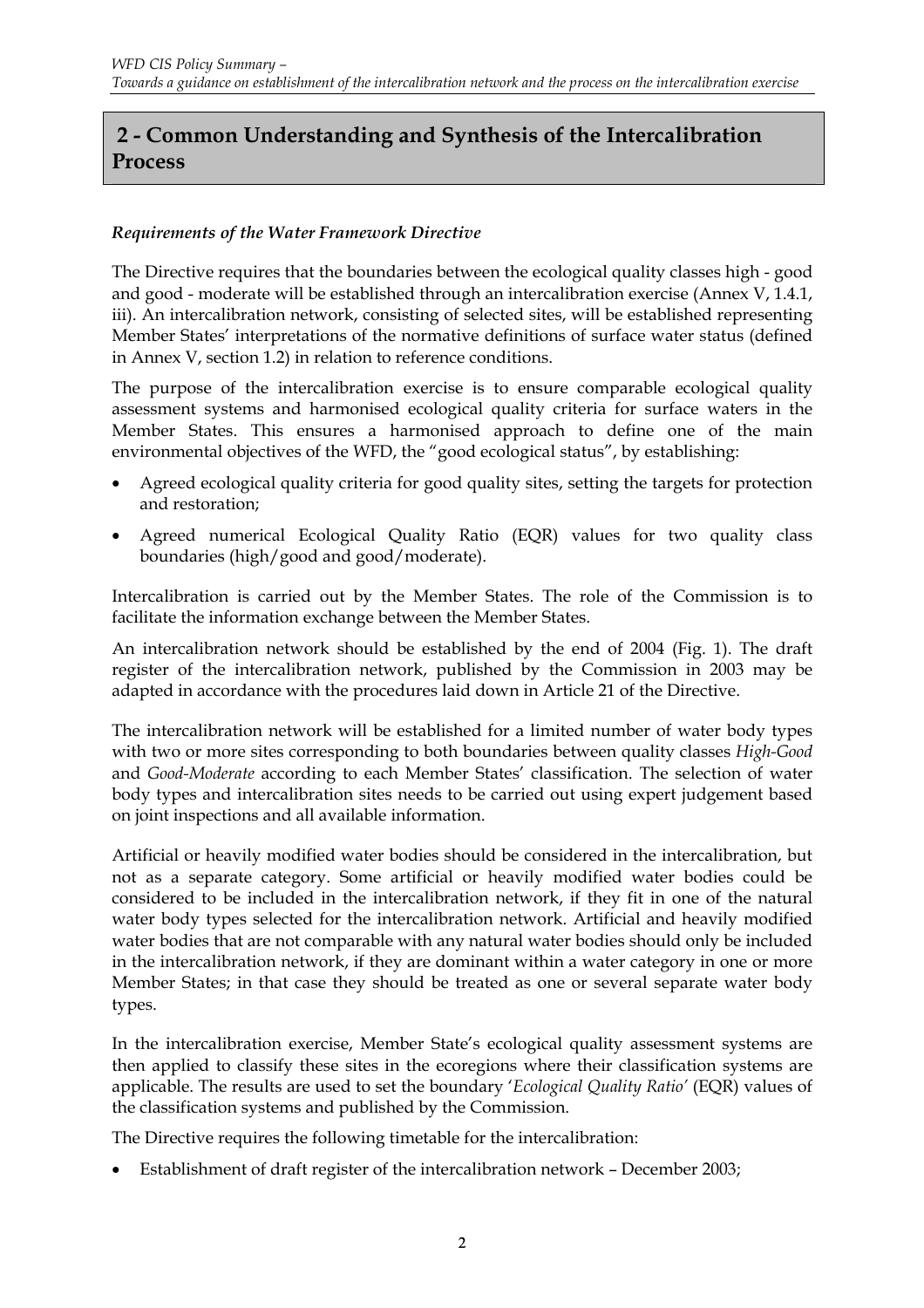- Establishment of final register of intercalibration network December 2004;
- Intercalibration exercise completed June 2006;
- Results of intercalibration exercise published by Commission December 2006.

# *Obstacles in the timetable of the intercalibration process*

In the fulfillment of the formal requirements of the intercalibration exercise, as described in Annex V of the Directive, certain difficulties are foreseen. The main reason is that the intercalibration timetable does not completely match with the implementation timetable in the Member States. As a consequence, crucial information for the intercalibration will only be available during the progress in implementation (Table 1).

|  |  |  | Table 1. Comparison of the Member States' implementation timetable and the |  |  |
|--|--|--|----------------------------------------------------------------------------|--|--|
|  |  |  | intercalibration timetable, as required by Annex V of the Directive        |  |  |

| Year | MS implementation timetable                                                                      | Intercalibration timetable                                          |
|------|--------------------------------------------------------------------------------------------------|---------------------------------------------------------------------|
| 2003 |                                                                                                  | Draft register of the Intercalibration<br>network                   |
| 2004 | Analysis of characteristics<br>(typology and reference<br>conditions) and pressures &<br>impacts | Final register of the Intercalibration<br>network                   |
| 2005 |                                                                                                  | Intercalibration exercise                                           |
| 2006 | Monitoring programs<br>operational                                                               | Intercalibration exercise completed:<br>harmonized class boundaries |

The major obstacles for the intercalibration process due to the differences in timetables are related to typology incompatibility between Member States and a limited availability of data. The WFD foresees a single intercalibration exercise in 2005 and 2006. It is inevitable that this exercise will be based on results from monitoring systems that are still under development, with limited data available and practically no possibility to collect additional data. The objectives of the intercalibration exercise – agreement on class boundaries and harmonised classification systems – can be only partially met in the single intercalibration exercise that is required by the WFD.

As a consequence, the site selection in 2003 and 2004 should be targeted for water body types where most data is available, recognising that the intercalibration network established will not reflect the impacts of all pressures, and all biological quality elements.

It is proposed to limit the intercalibration network to sites impacted by the most widespread pressures. This implies that:

- Only those parts of the classification systems targeted to detect impacts of such pressures on the selected quality elements would be intercalibrated;
- Agreed ecological quality criteria for good quality sites, setting the targets for protection and restoration of water bodies would be set only for most widespread pressures, while impacts of other pressures would not be considered;
- In 2006, there will be no verified and comparable targets for 'good ecological status' as a whole.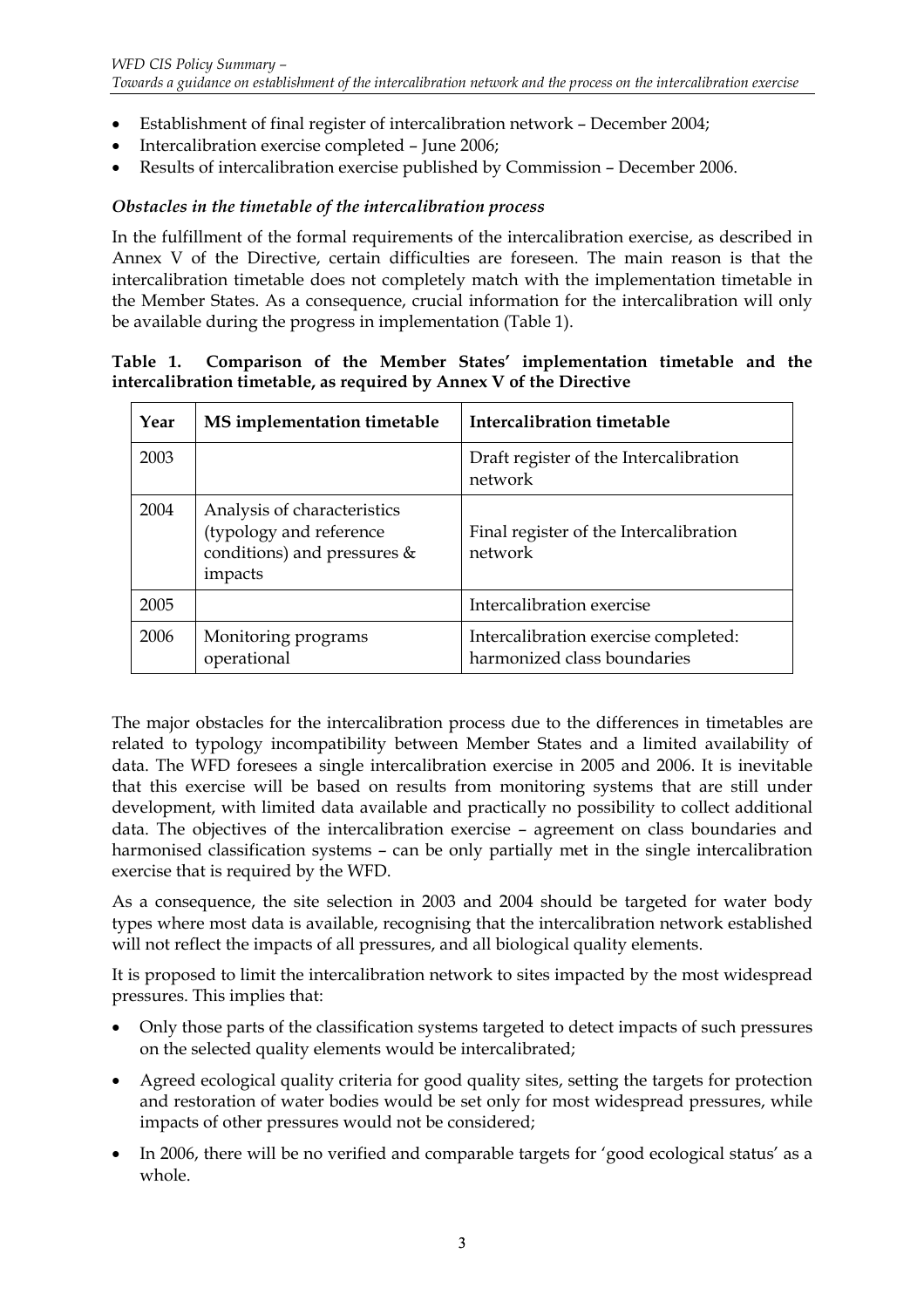# <span id="page-5-0"></span>*Long-term strategy to overcome the problems of intercalibration*

It is anticipated that a voluntary commitment of the Member States could improve the outcome of the intercalibration exercise in 2003-2006. However, due to practical problems in establishing WFD compatible monitoring systems in time it is anticipated that the objectives of the intercalibration exercise – agreement on class boundaries and harmonised classification systems – can be only partially met in the single intercalibration exercise that is required by the WFD. In order to establish reliable and comparable ecological quality class boundaries, a review mechanism for the intercalibration network at a time when more data with better quality and compatible with WFD requirements will be available (i.e. after 2006) is strongly recommended. The practical implications<sup>1</sup> and the legal possibilities<sup>2</sup> for such revisions should be clarified as soon as possible in the continuation of the Common Implementation Strategy.

# **3 –Guidance for the Establishment of the Intercalibration Network**

# *Procedure for the establishment of the intercalibration network*

The selection of intercalibration sites for the intercalibration network needs to be carried out in two steps.

- 1. First, selection of the surface water body types for each of the surface water categories (rivers, lakes, transitional and coastal waters), and possibly the artificial and heavily modified waters in each ecoregion, which will be included in the intercalibration network;
- 2. Secondly, within these types a minimum number of intercalibration sites have to be selected by the Member States following the requirements described in the Annex V of the WFD (Fig. 1). The intercalibration network must consist of sites selected from a range of surface water body types present within each ecoregion (WFD Annex V).

<span id="page-5-1"></span>l *1 Taking into account the consequences for preparing programmes of measures, river basin management plans and establishing classification systems* 

<span id="page-5-2"></span>*<sup>2</sup> Taking into account the possibilities given in WFD Art. 19, 20 and 21*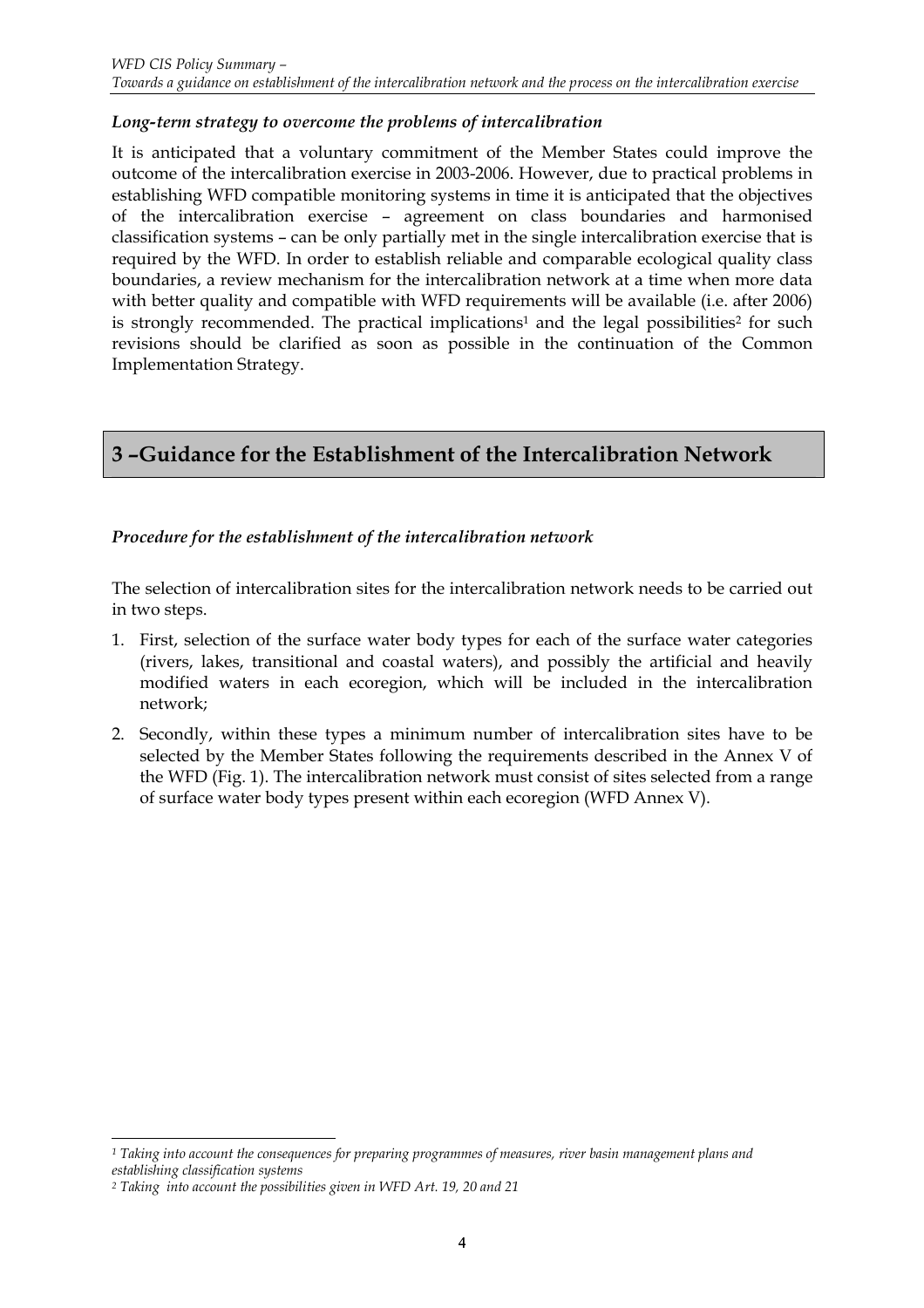

#### **Figure 1. Selection of intercalibration sites for the intercalibration network.**

The following is a stepwise description of the proposed procedure for the site selection for the intercalibration network. Flowcharts of the process are presented in Figure 2 and 3.

#### *Step 1 Establishment of the Expert groups*

- Expert groups will be established for all main water body categories (rivers, lakes, and transitional and coastal waters);
- The experts are proposed and selected by the Member States. Their work will be coordinated through the Ecological Status Cluster;
- Each Member State should be represented in the expert groups relevant for their surface waters;
- Expert groups can be subdivided into (eco)regional groups, or further into geographical intercalibration groups when necessary;
- A platform for the communication within/between the expert groups (information exchange, meetings, www-page, etc.) will be organised by the Commission.

#### *Step 2 Proposal of water body types*

The expert groups will propose the water body types for each surface water category and (eco)region included in the intercalibration network, taking into account the output of working groups REFCOND and COAST. Preliminary proposals of common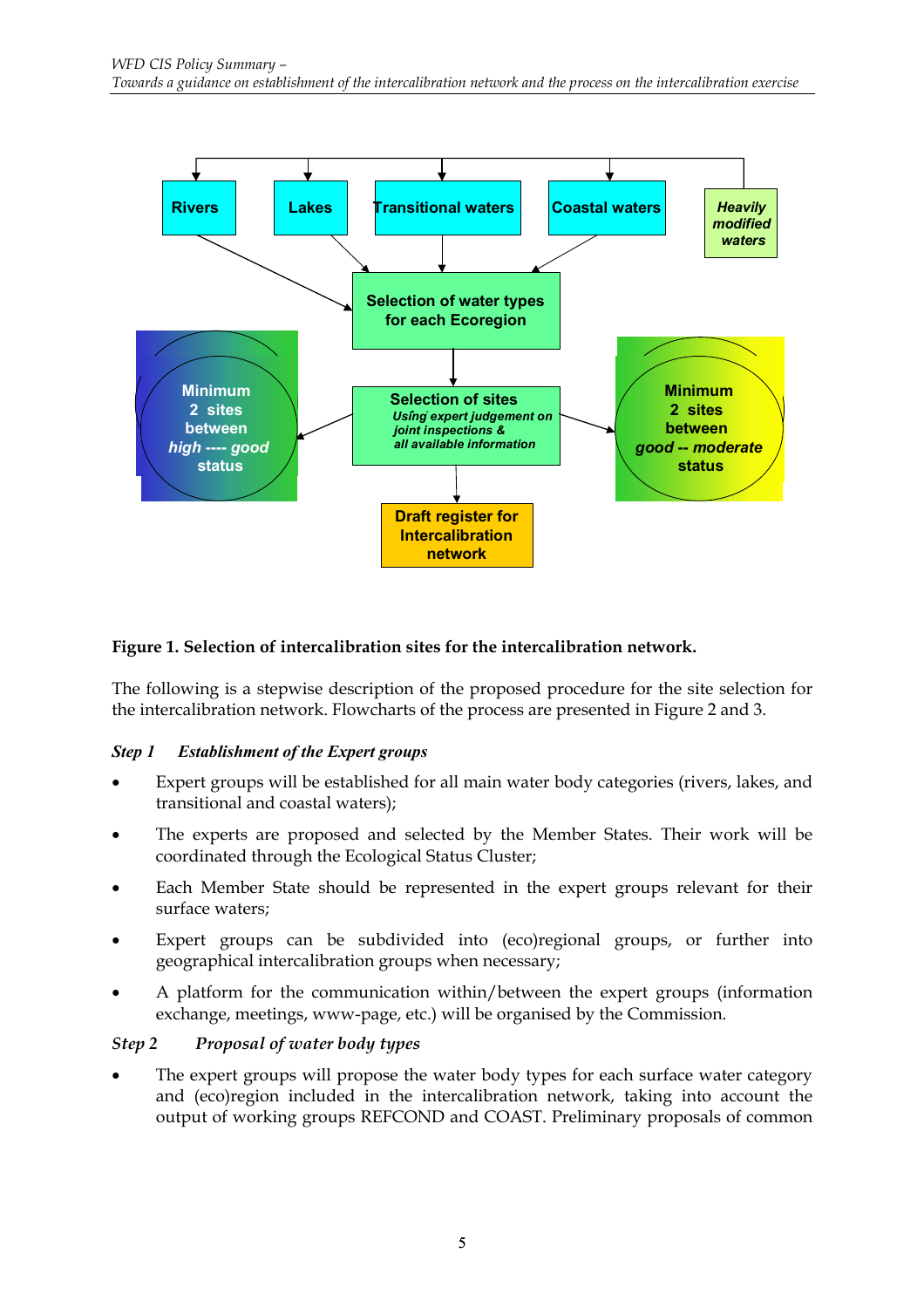intercalibration types for each surface water category have been prepared by the expert drafting groups<sup>3</sup>.

# *Step 3 Proposal of pressures and biological quality elements*

• For each selected intercalibration type, the expert groups need to agree on the pressures and the biological quality elements, where the intercalibration exercise should focus on, taking into account guidance from the Impress (2.1.) and monitoring (2.7.) working groups. Preliminary proposals for the focus and information requirements for the site selection have been prepared by the expert drafting groups3.

#### *Step 4 Selection of types, pressures, and quality elements for the intercalibration network*

The proposals of the expert groups will be discussed and finalised by the Intercalibration working group.

# *Step 5 Selection of sites for the draft intercalibration register*

- Each Member State will select sites for the draft intercalibration register;
- The sites selected should represent high-good and good-moderate class boundaries according to each Member State's interpretation of the normative definitions, taking into account the WFD CIS guidance documents No. 10 - REFCOND and No. 5 - COAST.

The selection process should follow these steps:

- i. Member States identify which types in the Member State's typology system correspond to the intercalibration types relevant for the Member State, and identify the reference conditions for those types.
- ii. Bring together all available information necessary for the site selection (pressures, impacts, biological data for the sites that will be considered for the sites selection - ranging from high to moderate status).
- iii. If there is not sufficient biological data, site selection should be partially based on pressure criteria, and the Member State should plan to acquire biological data to be available for the intercalibration exercise in 2005-6.
- iv. Based on the available information, Member States select sites representing the high-good and good-moderate boundary, according to their interpretation of the normative definitions specified in Annex V (1.2.) of the WFD, motivating their choice.

# *Step 6 Metadata analysis*

- The Commission will set up a database holding metadata (information about the availability of data) for all intercalibration sites as selected by the Member States;
- Member States will provide metadata on typology, reference conditions and biological and physico-chemical monitoring results (step 5.1-5.3 above). If essential information is lacking at the time of the site selection, they should indicate if, when and in what form the data will become available;

<span id="page-7-0"></span>l <sup>3</sup>*drafting expert group reports are available on CIRCA:* 

*http://forum.europa.eu.int/Members/irc/env/wfd/library?l=/working\_groups/intercalibration/drafts/expert\_drafting&vm=de tailed&sb=Title*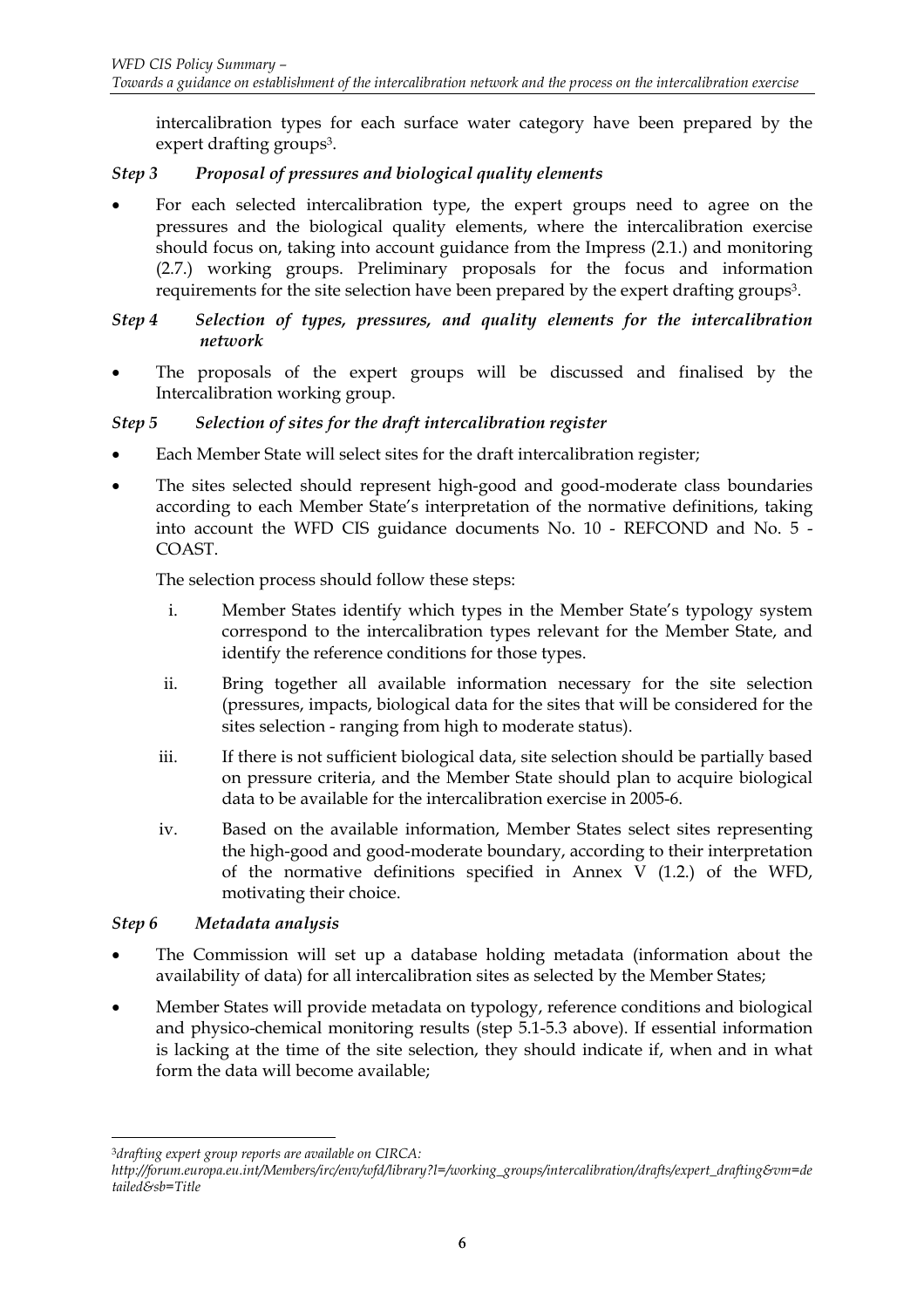- Additionally, information should be provided on the criteria for classification of the sites (step 5.4 above). This information is necessary for the evaluation of the choices of the Member States by the expert groups in the next step;
- The metadata analysis will be the basis for the compilation of the draft register for the intercalibration network providing an overview of the information available for each intercalibration site;
- The metadata analysis will be the basis for a realistic planning for the intercalibration exercise and for the preparation of the database for this purpose.

# *Step 7 Evaluation of the proposed intercalibration sites by expert groups*

- The Commission will compile the results of the metadata analysis and make them available to the expert groups;
- The expert groups evaluate the selection by the Member States and point out possible inconsistencies (including differences in Member State's interpretations of the normative definitions);
- The expert groups review the metadata and propose what data should be collected / made available for the intercalibration exercise – allowing Member States to start collecting data which is still not available.

# *Step 8 Finalisation of the draft register*

- The evaluation of the different expert groups of the proposed selections of the Member States will be presented, discussed and approved by the Intercalibration working group;
- The draft register of the intercalibration network will be discussed in a joint workshop of Member State representatives (Intercalibration WG) and the Commission, to evaluate consistency with the normative definitions of the class boundaries and comparability between Member State[s4.](#page-8-0) Where possible, proposals are made how inconsistencies should be resolved;
- The draft register will be the list of sites selected by the Member States, together with the approved summary of the metadata analysis including information of the criteria for the quality classification of those sites.

# *Step 9 Presentation of the draft register to the Article 21 Committee*

- The Commission will finalise the draft register of the Intercalibration network, and submit it to the Article 21 Committee before 22nd December, 2003;
- Together with the draft register, the Commission will submit the results of the evaluation made in step 8;
- The procedure for revising the draft intercalibration register will depend on the decisions of the Article 21 Committee;

# *Step 10 Revision of the draft intercalibration register*

If a revision of the draft intercalibration is decided, Member States should reconsider and possibly expand their selection (based on the decisions of the Article 21 Committee);

<span id="page-8-0"></span> $\overline{a}$ *4 WFD Annex V, 1.4.1 (iv)*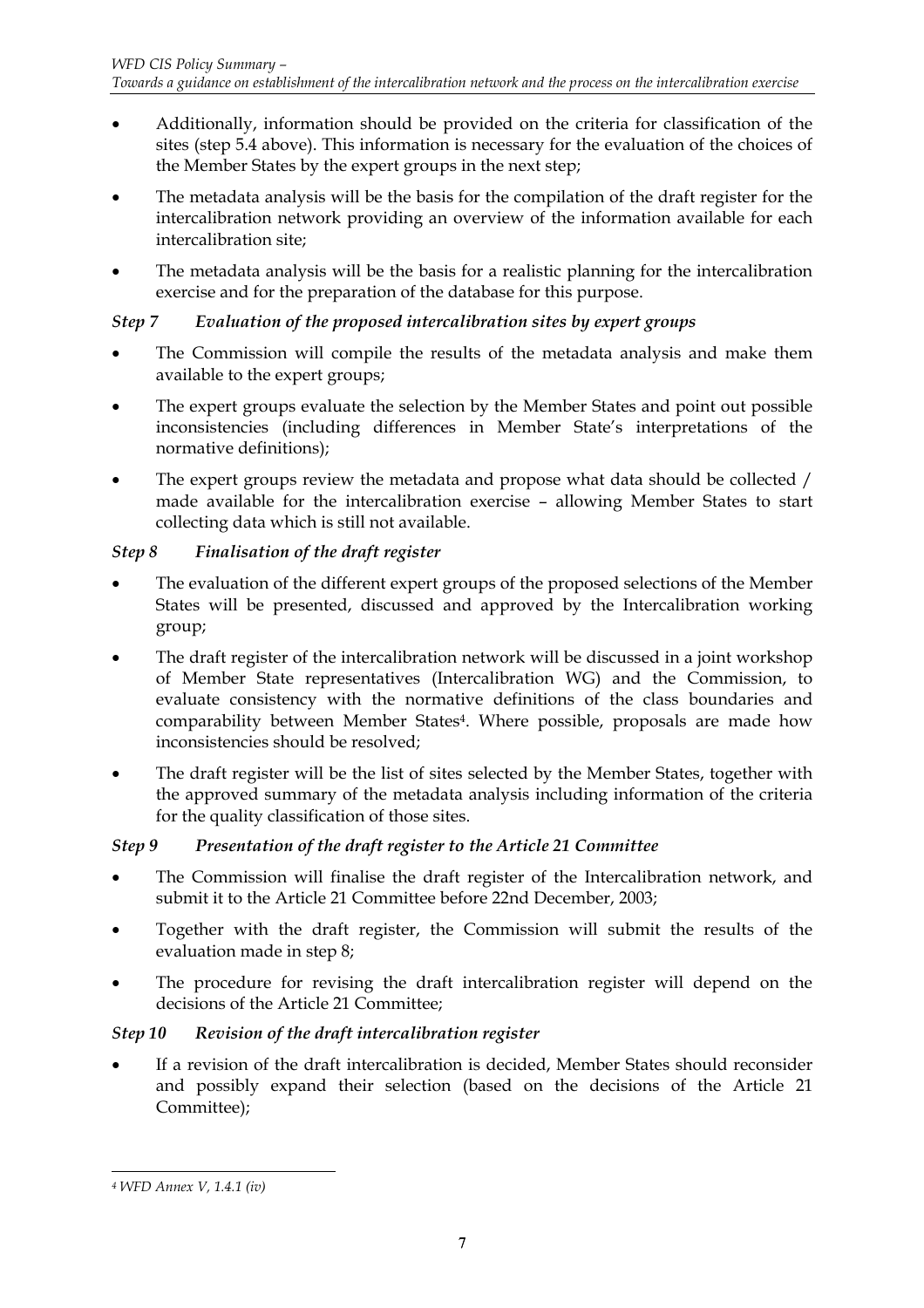- If new sites are selected by the Member States they should be included in the metadata analysis;
- For the final register, it is recommended that the same procedure should be followed as for the draft intercalibration register (see steps 7-9 above):
	- Evaluation of the proposed intercalibration sites by expert groups;
	- Finalisation of the (proposed) register;
	- Presentation of the (proposed) register to the Article 21 Committee;
	- Approval of the final intercalibration register by the Article 21 Committee.



**Figure 2. Flow chart of the proposed process for the selection of types, pressures, and quality elements for the intercalibration network in 2003. Steps where guidance is required from other WFD CIS working groups are indicated. The colours of the boxes indicate the actors that have to carry out the steps: White – Ecological Status Cluster, Blue – expert groups, green – Intercalibration working group.**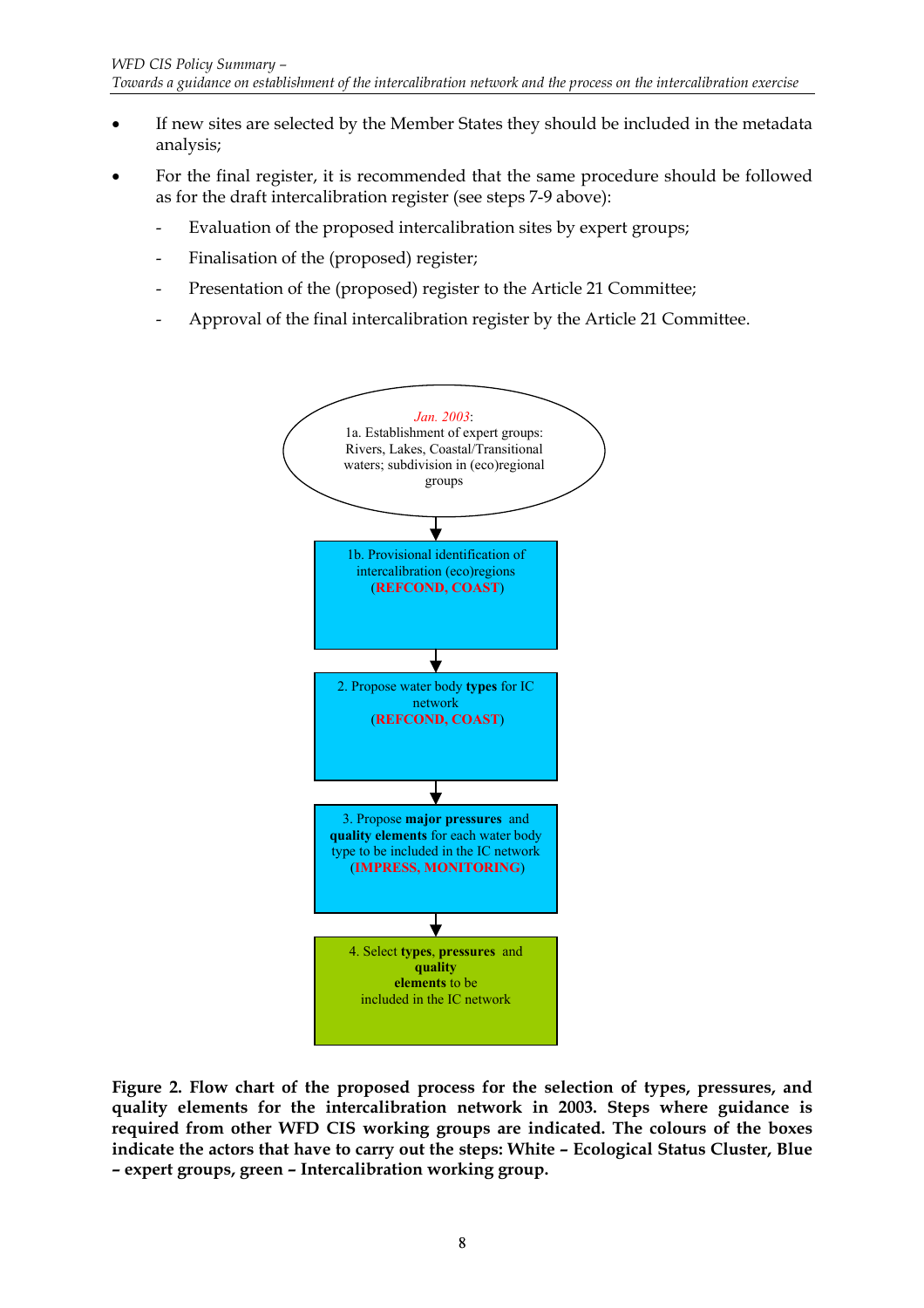

**Figure 3. Flow chart of the proposed process for the selection of sites for the draft intercalibration register. Steps where guidance compiled by other WFD CIS working groups is needed are indicated. The colours of the boxes indicate the actors that have to carry out the steps: Grey - Member States, blue – expert groups, green – Intercalibration working group, yellow – Commission**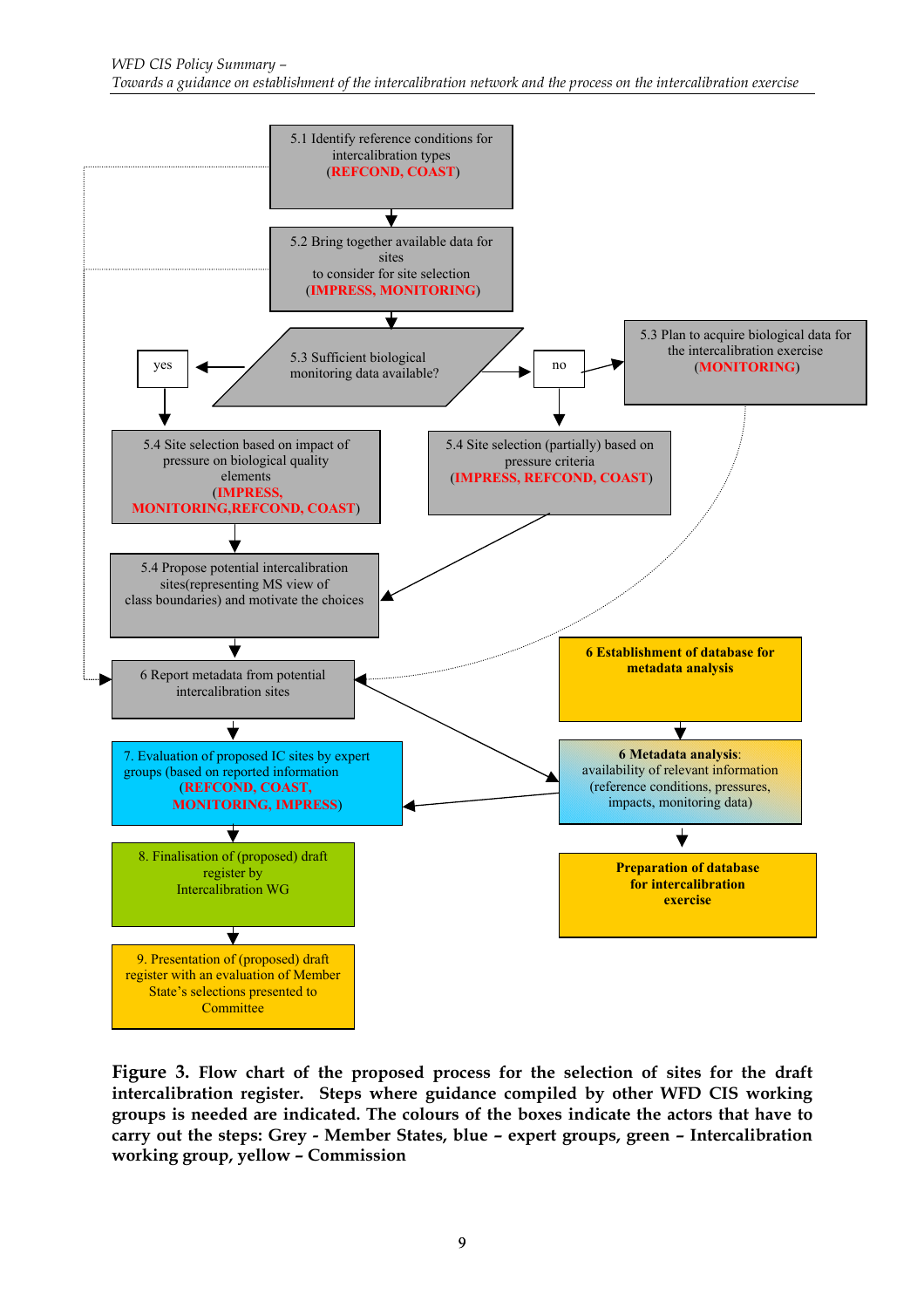#### <span id="page-11-0"></span>**Table 2. Summary and proposed timetable of the site selection for the intercalibration network in 2003 and 2004.**

| Month      | <b>Actions</b>              |                                                                                                        | <b>Actors</b>                                                   |  |  |
|------------|-----------------------------|--------------------------------------------------------------------------------------------------------|-----------------------------------------------------------------|--|--|
| $Jan-03$   | (eco)regional groups        | Establishment of expert groups (for rivers, lakes,<br>transitional and coastal waters); subdivision in | Member States,<br>Commission                                    |  |  |
| Feb-Mar-03 |                             | Selection of surface water body types. Selection of<br>pressures and biological quality elements.      | Expert groups,<br>Intercalibration<br>working group.            |  |  |
| Apr-Jun-03 |                             | Selection of sites for the draft intercalibration<br>register. Delivery of metadata to the Commission. | <b>Member States</b>                                            |  |  |
| Apr-Oct-03 | preliminary draft register. | Metadata evaluation, possible checking of sites,                                                       | Expert groups and<br>Commission.                                |  |  |
| $Oct-03$   | Workshop                    | Approval of draft register                                                                             | Intercalibration<br>working group, Expert<br>groups, Commission |  |  |
| $Nov-03$   |                             | Compilation of the draft register                                                                      | Commission                                                      |  |  |
| $Dec-03$   |                             | Draft register submitted to the Art. 21 Committee                                                      | Commission                                                      |  |  |
| Jan-Jun-04 | available                   | Submission of new information, if possible $&$                                                         | <b>Member States</b>                                            |  |  |
| Jan-Sep-04 |                             | Revision of the draft register, if possible                                                            | Expert groups                                                   |  |  |
| Sep-Nov-04 |                             | Compilation of the final register                                                                      | Commission                                                      |  |  |
| Nov-Dec-04 |                             | Adaptation and publication of the final register                                                       | Committee                                                       |  |  |

# **4 - Preliminary Technical Protocol for the Intercalibration Exercise**

In this section the preliminary description of the process during the intercalibration exercise in 2005 and 2006 is presented. This section is not complete and further development will be required in 2003. At present it is not possible to provide more detailed guidance, since there is not a clear overview what kind of data can be expected from the provisional intercalibration sites.

Such information will be obtained in the metadata analysis carried out during site selection process in 2003.

# *Stepwise description of the intercalibration exercise and the tasks of the participants*

Intercalibration is carried out by the Member States. Cooperation between Member States belonging to the same geographical intercalibration group is needed. The role of the Commission is to facilitate the information exchange between the Member States:

1. After adaptation and publication of the register for the intercalibration sites in December 2004, the intercalibration exercise will be initiated. All data from the selected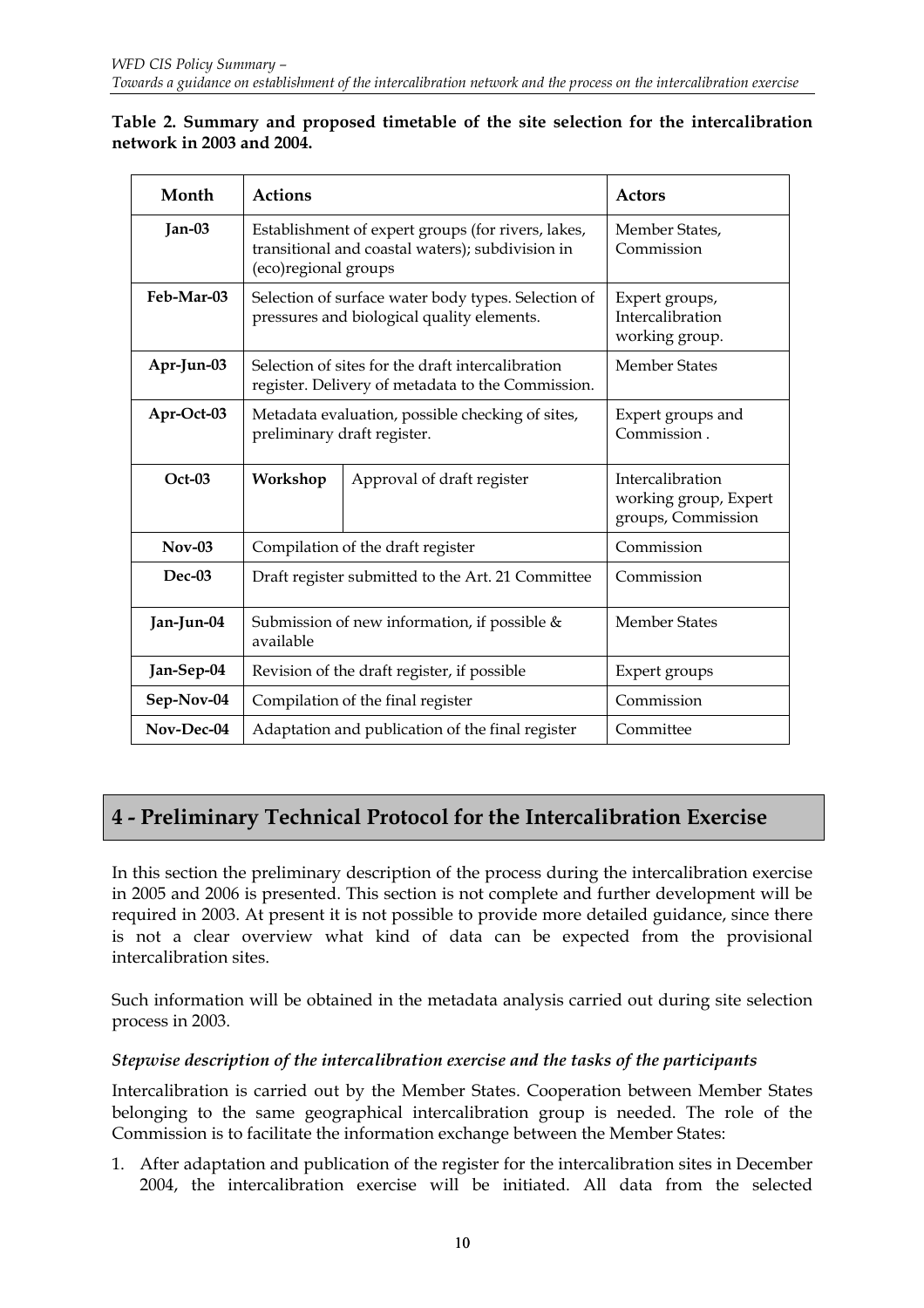intercalibration sites will be made available for Member States through an Intercalibration database<sup>5</sup> hosted by the Commission (EEWAI);

- 2. Member States will use data from the sites, which are within the ecoregion/geographical area, where their national assessment systems are applicable. Practically Member States belonging to the same geographical intercalibration group will share data from the common intercalibration sites;
- 3. Using this data and possibly carrying out voluntary additional sampling<sup>6</sup>, the Member States will assess the Ecological Quality Ratio (EQR) values of the intercalibration sites representing the relationship of observed values with the type-specific reference conditions;
- 4. If additional sampling is carried out, Member States will use this data for intercalibration and report this data to the Intercalibration database;
- 5. Member States will report the results of the intercalibration exercise to the Commission;
- 6. The Commission will be assisted by expert groups in the analysis and evaluation of the results;
- 7. The Commission will publish the results of the intercalibration exercise within six months after the completion of the intercalibration exercise. The report should at least include:
	- $\checkmark$  An evaluation of the factors affecting comparability of the EQR values established by the Member States' monitoring and classification systems;
	- $\checkmark$  Proposals for the numerical values to set harmonized EQR–scales for the same water body types.

 $\overline{a}$ 

<span id="page-12-0"></span>*<sup>5</sup> The intercalibration database can either hold all necessary data, or provide links to databases at the Member States where actual data would be available in structured form to be downloaded for the use of other Member States in the same intercalibration group.* 

<span id="page-12-1"></span>*<sup>6</sup> The Member States that need more data for assessment than available in the database for the particular site, may carry out additional sampling. This may not be needed if the available monitoring data would be compatible with WFD.*